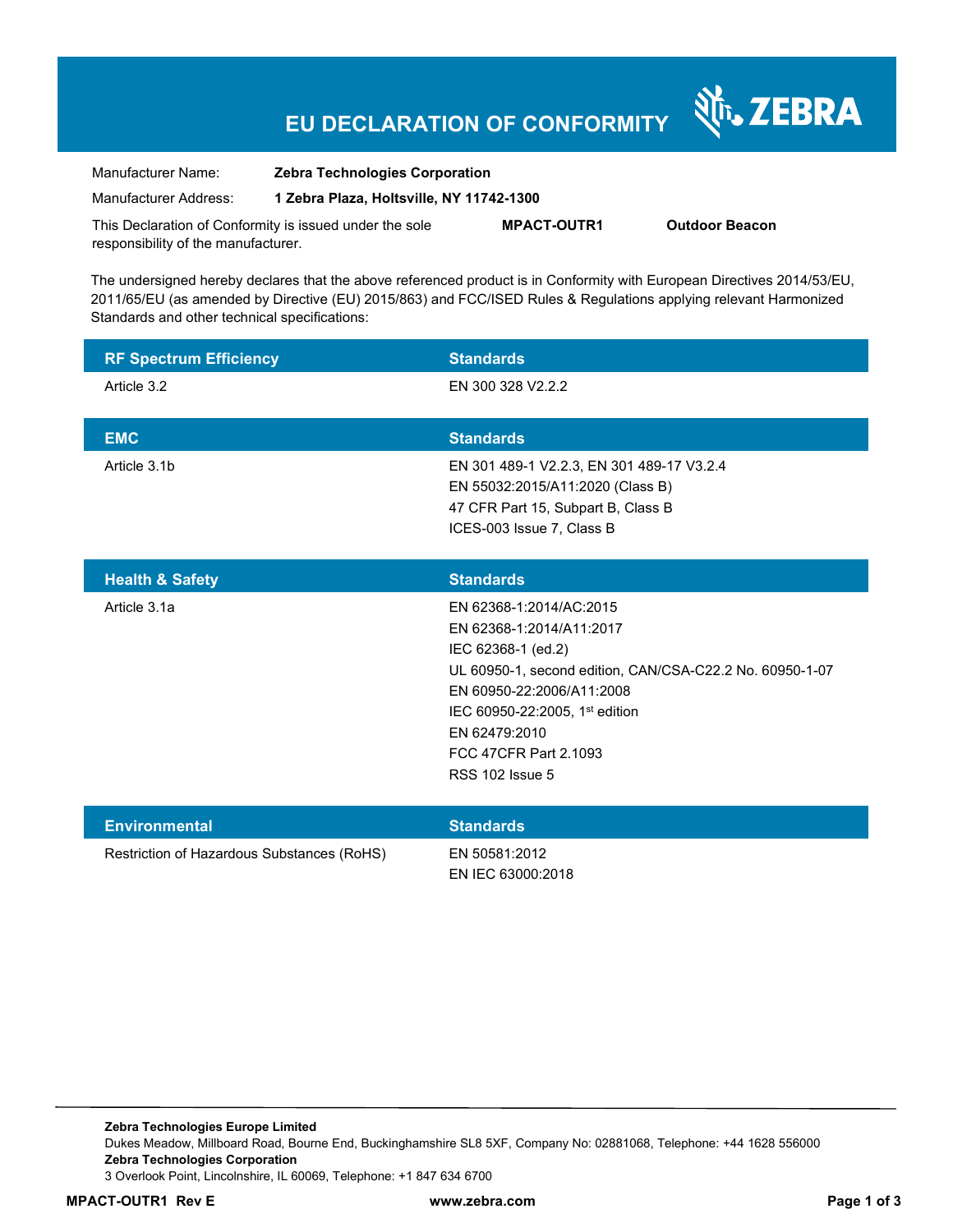### **EU DECLARATION OF CONFORMITY**

With regard to Directive 2014/53/EU, the conformity assessment procedure referred to in Article 17.2(b) and detailed in Annex III has been followed with the involvement of the following Notified Body for Articles 3.1a, 3.1b and 3.2: **CETECOM GmbH**, Im Teelbruch 116, 45219 Essen, Germany

EC-Type Examination Certificate number: R17-0116-01-TEC

US company representative for FCC Supplier's Declaration of Conformity (47 CFR Part 2.1071 to 2.1077) is Larry Zhou and can be reached at larry.zhou@zebra.com.

#### **Signed on behalf of Zebra Technologies Corporation**

Marco Belli Place: Bourne End

*(Signature of authorized person)* Date of Affixing the CE Mark: 9 May 2016 Sr. Manager, Regulatory **Date: 1 August 2021** 

र्शे<sub>ं</sub> ZEBRA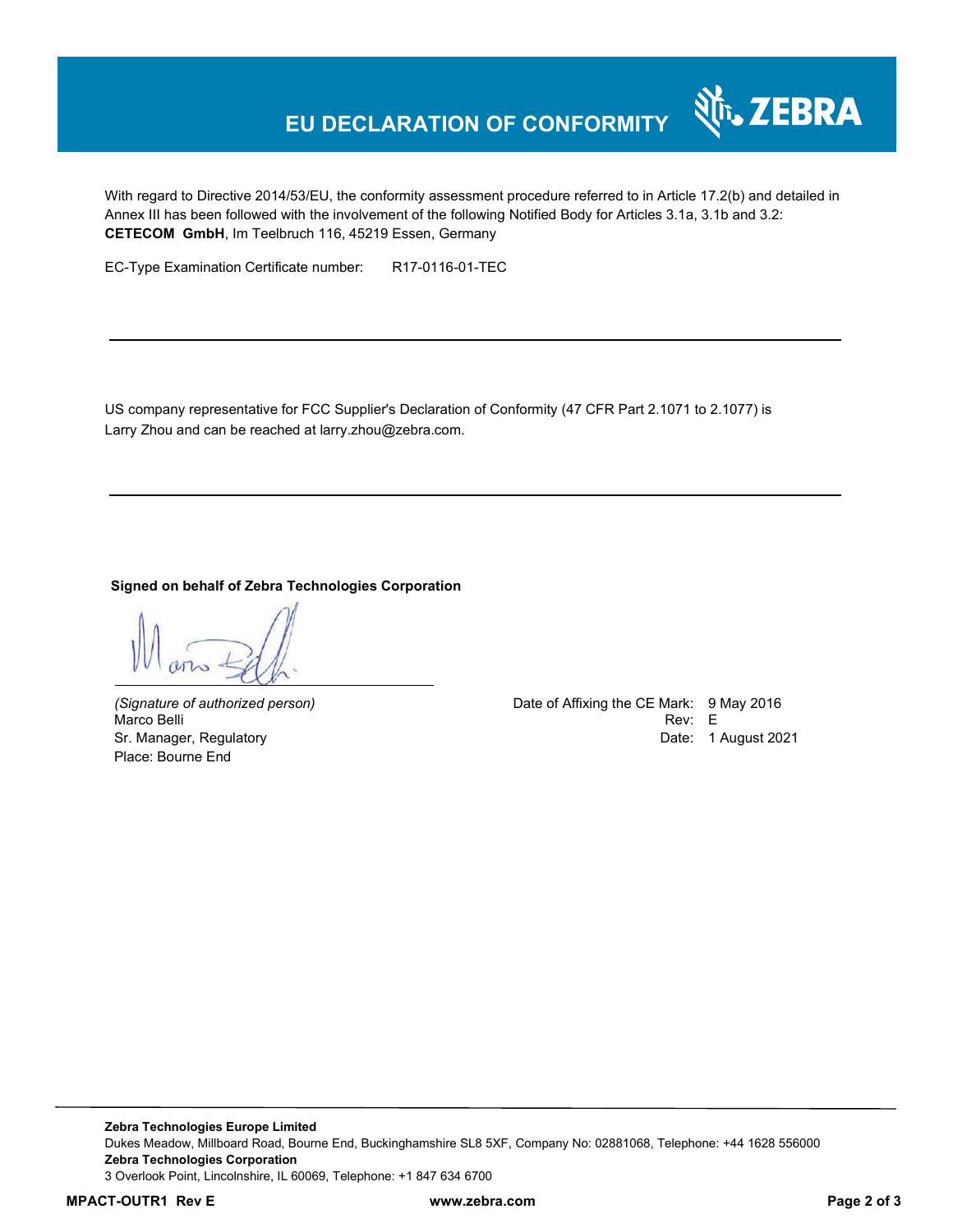# **EU DECLARATION OF CONFORMITY**



#### **Appendix A**

#### **EU Operating frequencies and maximum power levels**

**Technology Operating Frequencies/Bands Maximum Transmit power level**  Bluetooth 2400 MHz – 2483.5 MHz 10dBm

#### **Accessories:**

**Description Model** None None